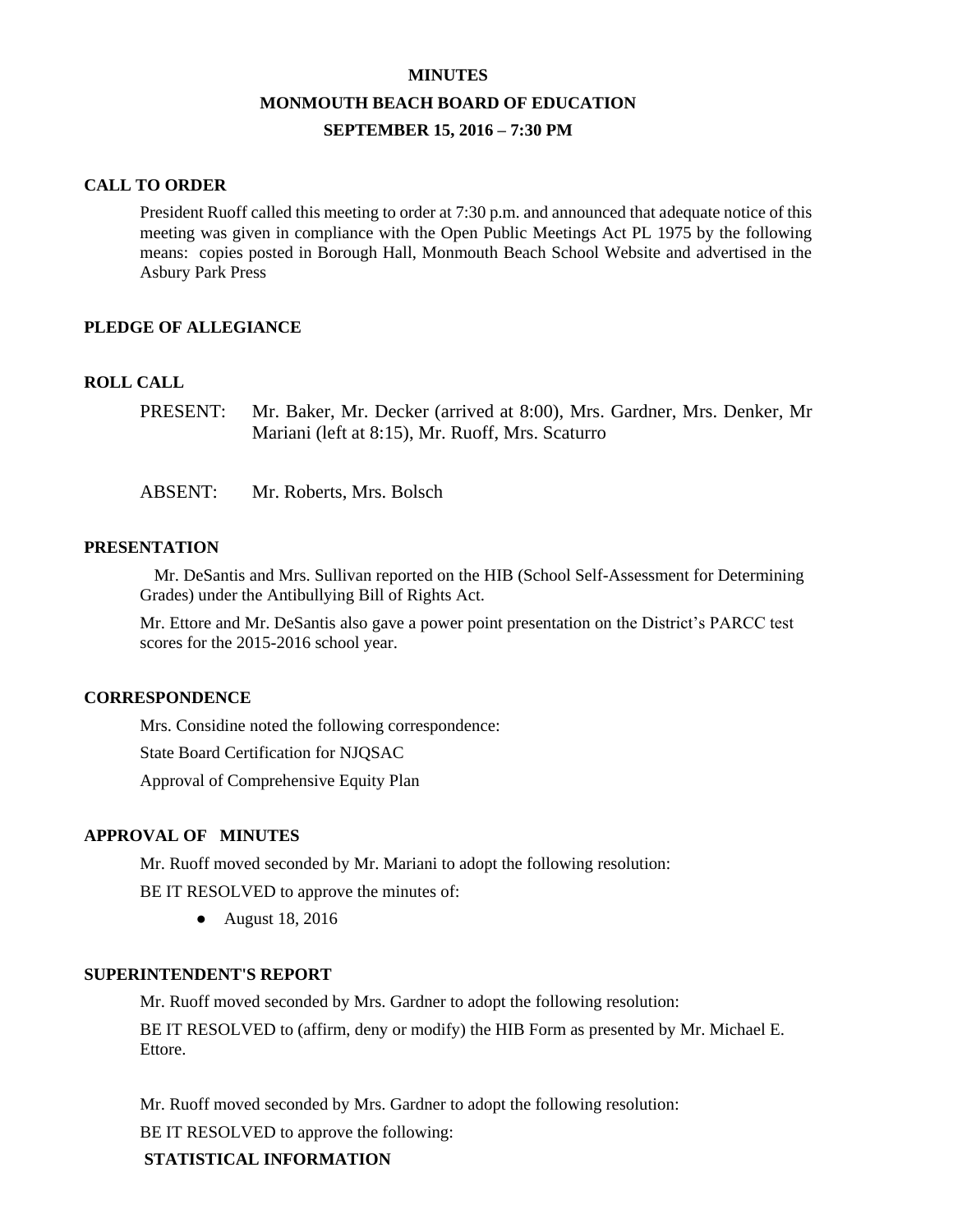## **Student Enrollment as of August 31, 2016**

| Preschool - Mrs. Pennell 12              |     |
|------------------------------------------|-----|
| Kindergarten - 1 Mrs. Marino             | 18  |
| Grade 1 - 1 Mrs. Gallo                   | 10  |
| Grade 1 - 2 Mrs. Sheridan                | 09  |
| Grade 2 - 1 Mrs. Pietz                   | 08  |
| Grade 2 - 2 Ms. Poznak                   | 08  |
| Grade 3 - 1 Ms. Albert                   | 12  |
| Grade 3 - 2 Ms. O'Neill                  | 15  |
| Grade 4 - 1 Mrs. Brown                   | 14  |
| Grade 4 - 2 Mrs. Santry                  | 14  |
| Grade 5 - 1 Mrs. Vaccarelli              | 14  |
| Grade 5 - 2 Mr. Vastano                  | 14  |
| Grade 6 - 1 Mrs. Mahoney                 | 14  |
| Grade 6 - 2 Mrs. Silakowski              | 14  |
| Grade 7 - 1 Mrs. Sullivan                | 18  |
| Grade 7 - 2 Mr. Vincelli                 | 18  |
| Grade 8 - 1 Mrs. Maxcy                   | 15  |
| Grade 8 - 2 Mrs. McMahon                 | 15  |
| Total                                    | 242 |
| Special Education (Out of District): 3   |     |
| One student in the following placements: |     |
| Oceanport Schools (1)                    |     |
| Harbor School (1)                        |     |
| Long Branch School (1)                   |     |
|                                          |     |
| <b>Student Attendance</b>                |     |

| September | February |
|-----------|----------|
| October   | March    |
| November  | April    |
| December  | May      |
| January   | June     |
|           |          |

### **Staff Attendance**

| September | February |
|-----------|----------|
| October   | March    |
| November  | April    |
| December  | May      |
| January   | June     |

## Fire Drills

August 19, 2016 at 10:30 a.m.

## **Security Drill**

Bomb Threat – August 29, 2016 at 10:00 a.m.

Mr. Ruoff moved seconded by Mr. Mariani to adopt the following resolution: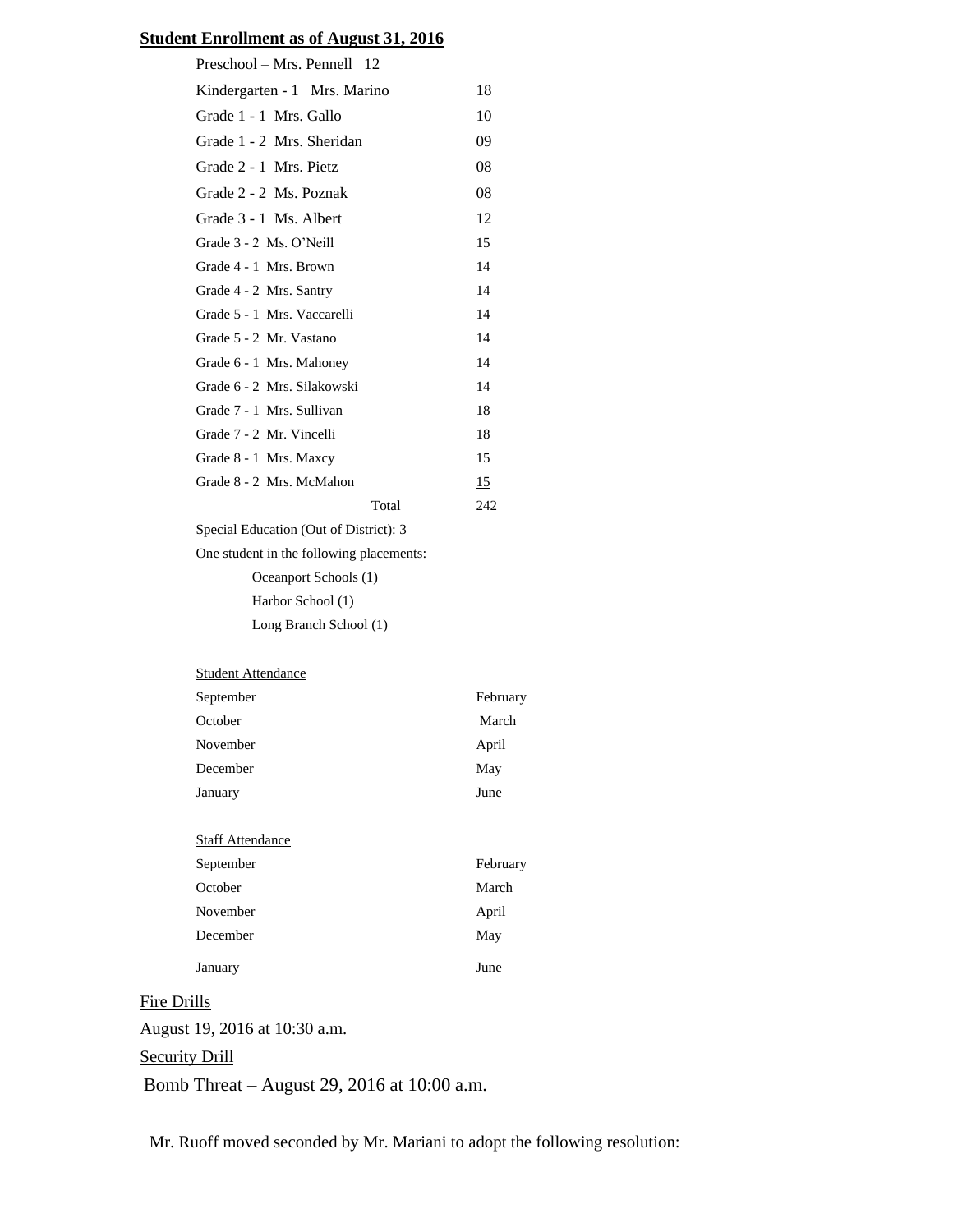BE IT RESOLVED to approve Monmouth Beach School's Emergency Procedure Manual for the 2016-2017 school year.

Mr. Ruoff moved seconded by Mr. Mariani to adopt the following resolution:

- BE IT RESOLVED to approve, upon recommendation of the Superintendent, the Medical Standing Orders as approved by Dr. Robert Morgan, School Doctor.
- Mr. Ruoff moved seconded by Mr. Mariani to adopt the following resolution:
- BE IT RESOLVED to approve, upon recommendation of the Superintendent, the Uniformed Memorandum of Agreement between Education and Law Enforcement Officials for the 2016-2017 school year.
- Mr. Ruoff moved seconded by Mr. Mariani to adopt the following resolution:BE IT RESOLVED to approve the Superintendent's Merit Goals for the 2016-2017 school year.

#### **PUBLIC DISCUSSION**

.

In compliance with Open Public Meetings Act PL 1975, Chapter 10:4-12 subsection b, - A public body may exclude the public only from that portion of a meeting at which the public body discusses any matter involving the employment, appointment, termination of employment, terms and conditions of employment evaluation of the performance of promotion or discipline of any specific prospective public officer or employees or current public offer or employee employed or appointed by the public body, unless all the individual employees or appointees whose rights could be adversely affected request in writing that such matter or matters be discussed at a public meeting. As per Board Bylaws, 0167, public participation in Board Meetings, such remarks are to be limited to five minutes duration. The Board of Education, though affording the opportunity for members of the public to comment will not engage and/or make remarks concerning matters of student confidentiality and/or matters of personnel wherein employees of the District have not been given notice of the Board's intent to discuss their terms and conditions of employment. Members of the public are reminded that though they are afforded the opportunity to address the Board, they are not given license to violate the laws of slander. Comments made by members of the public that are not in keeping with the orderly conduct of a public meeting will be asked to yield the floor and if they fail to do so may be subject to charges under New Jersey statues associated with disruption of a public meeting.

Mr. Kammerer thanked the PTO for the donation of new Staff Room Furniture.. Mrs. Mahoney discussed math testing. HIB reporting was discussed.

#### **PTO UPDATE**

Mrs.Quatrocci talked about upcoming meetings and events.

#### **FINANCE**

Dianne Bolsch, Chair

David Baker, Steve Mariani, Leo Decker

Mr. Decker moved seconded by Mrs. Denker to adopt the following resolution:

BE IT RESOLVED to approve bill list for September in the amount of \$144,080.35 and payroll report for July

Mr. Decker moved seconded by Mrs. Scaturro to adopt the following resolution: BE IT RESOLVED to approve the attached Transfer Report

Mr. Decker moved seconded by Mrs. Scaturro to adopt the following resolution: BE IT FURTHER RESOLVED to approve Board Secretary Report for the July 31, 2016 as submitted and attached to and made part of the minutes and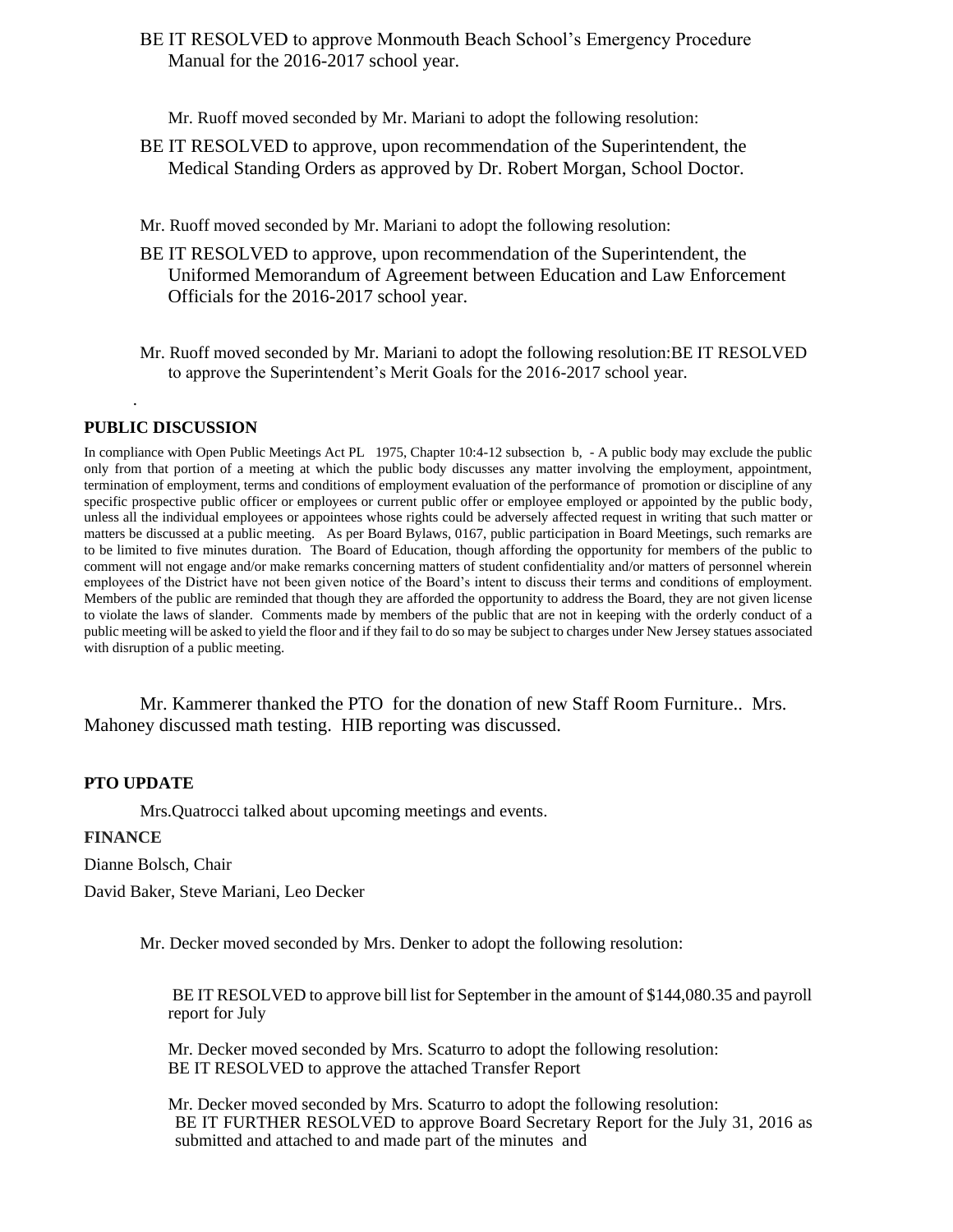BE IT FURTHER RESOLVED, that pursuant to NJAC  $6A:23A-16.10(c)4$  that after a review of the secretary's monthly financial report and upon consultation with the appropriate district officials, to the best of our knowledge, no major account or fund has been overexpended and that sufficient funds are available to meet the District's financial obligations for the remainder of the fiscal year.

## **PERSONNEL**

Sandi Gardner Chair,

Kathy Denker, David Roberts, Kelly Scaturro

Mrs. Gardner moved seconded by Mrs. Scaturro to adopt the following resolution: BE IT RESOLVED to accept, with regret, the resignation of part time Instructional Aide, Stephanie Prol, effective immediately.

Mrs. Gardner moved seconded by Mrs. Scaturro to adopt the following resolution: BE IT RESOLVED to approve the following teacher/admin workshops:

- Doreen Silakowski to attend the NJ Science Teacher's Convention workshop on October 26, 2016 at a cost of \$175.00.
- Emily Steeber to attend NAFME All Eastern Music Conference on April 5 to April 8 at a cost of \$200.00.
- Jacki Fuchs and Kory Poznak to attend Reading & Writing Workshop at Rutgers University on October 28, 2016 at a cost of \$188.00 per person.
- Cindy Zayko to attend the Annual NJ Association of LDTC Fall Symposium on October 20-21, 2016 at a cost of \$200.00.
- Linda Considine Lead Sampling in School Facilities Sept 26, 2016, no charge.
- Denise Sullivan to attend HIB Prevention Training through Strauss Essmay on November 1, 2016 at a cost of \$125.00.
- Denise Sullivan to attend the MCVSD application process on September 26 at Monmouth County Vocational School District, no charge.
- \*\*Meghan Vaccarelli to attend/instruct Brookdale Literacy Workshop on October 21, 2016 through our membership in the Brookdale Education Network.
- \*\*Doreen Silakowski to attend the Low Budget Bio Inquiry based Easy Prep Bio Labs on January 10, 2017 through our membership in the Brookdale Education Network.
- \*\*Jaclyn Fuchs to attend Google Tools for Education on November 17, 2016 through our membership in the Brookdale Education Network.

Mrs. Gardner moved seconded by Mrs. Scaturro to adopt the following resolution: BE IT RESOLVED to approve Joan Szabo as a Substitute Teacher for the 2016-17 school year.

Mrs. Gardner moved seconded by Mrs. Scaturro to adopt the following resolution: BE IT RESOLVED to approve Christina Savarese as a part time Instruction Aide for the 2016- 2017 school year at a rate of \$14.00/hr. effective September 6, 2016. Emergent Hire was previously submitted and approved by the NJDOE Monmouth County Superintendent's Office.

Mrs. Gardner moved seconded by Mrs. Scaturro to adopt the following resolution: BE IT RESOLVED to rescind the hiring of Sandra Clark, part time Instructional Aide, for the 2016-17 school year.

Mrs. Gardner moved seconded by Mrs. Scaturro to adopt the following resolution: BE IT RESOLVED to approve Michele Leite as a part time Instruction Aide for the 2016-2017 school year at a rate of \$14.00/hr. effective September 6, 2016. Emergent Hire was previously submitted and approved by the NJDOE Monmouth County Superintendent's Office.

Mrs. Gardner moved seconded by Mrs. Scaturro to adopt the following resolution: BE IT RESOLVED to approve Lauren Seise, Christina Savarese, Michele Leite, Jessica Shornock as substitute teachers for the 2016-2017 school year.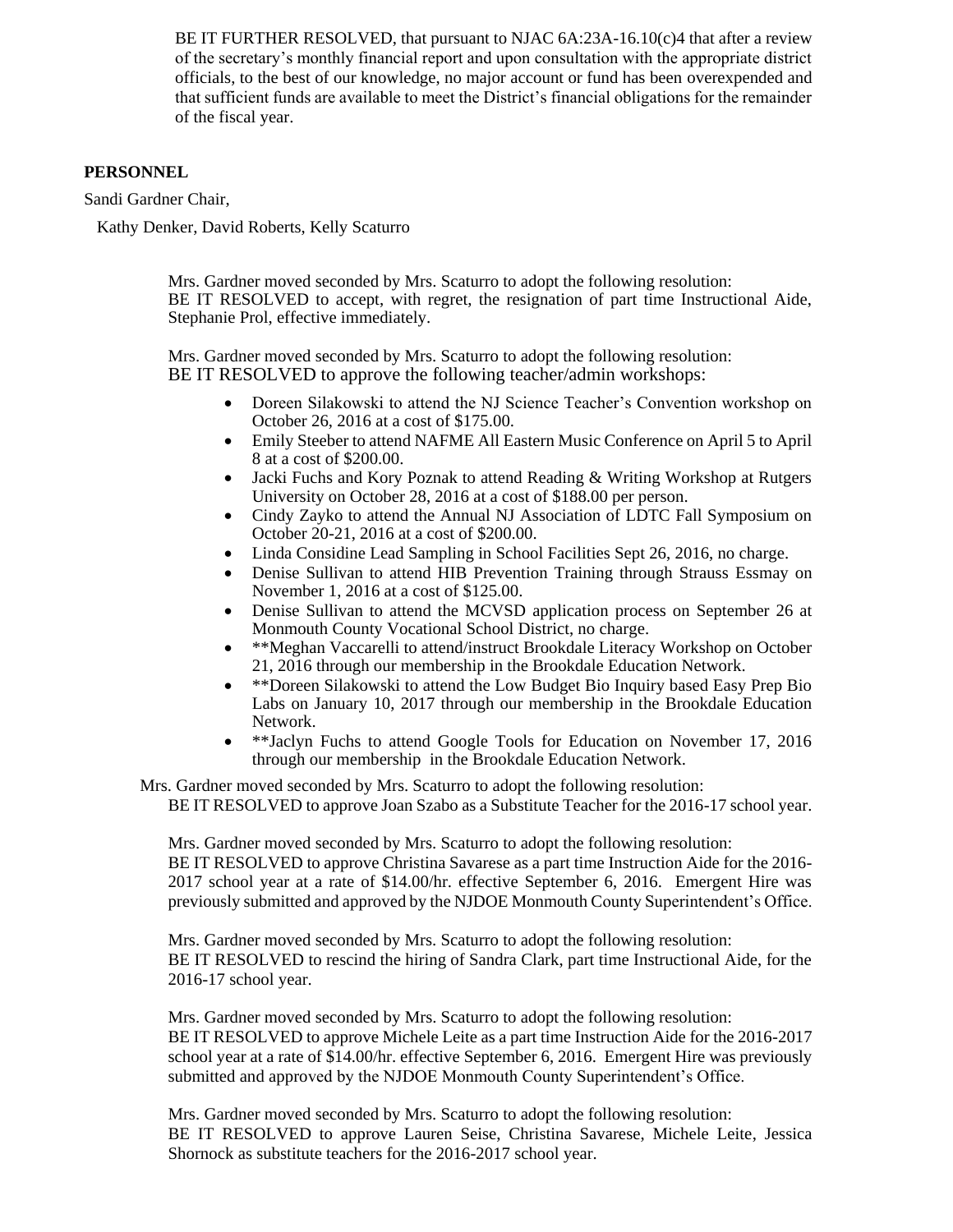Mrs. Gardner moved seconded by Mrs. Scaturro to adopt the following resolution: BE IT RESOLVED to approve Jessica Clark (Joseph) to move from Step 7 to Step 7MA in accordance with the 2016-17 salary guide.

Mrs. Gardner moved seconded by Mrs. Scaturro to adopt the following resolution: BE IT RESOLVED to approve Jessica Shornock as a part time Instructional Aide for the 2016- 2017 school year at a rate of \$14.00/hr, effective September 19, 2016, pending emergent hire approval from the County Superintendent.

## **CURRICULUM AND INSTRUCTION**

## Chair Kathleen Denker

Leo Decker, Sandi Gardner, David Roberts

Mrs. Denker moved seconded by Mrs. Scaturro to adopt the following resolution: BE IT RESOLVED to approve 2016-2019 Regional Technology Plan subject to any revisions required by the New Jersey Department of Education.

Mrs. Denker moved seconded by Mrs. Scaturro to adopt the following resolution: BE IT RESOLVED to approve MBS' Chromebook Student User Agreement Handbook.

Mrs. Denker moved seconded by Mrs. Scaturro to adopt the following resolution: BE IT RESOLVED to approve Ms. Steeber and grade  $5 - 8$  band members to attend the High Note Music Festival at Saint Rose School and then onto Great Adventure on May 19, 2017 from 8 a.m. – 4 p.m..

Mrs. Denker moved seconded by Mrs. Scaturro to adopt the following resolution: BE IT RESOLVED to approve the grade six and grade seven revised mathematics curriculum guides.

### **BUILDING AND GROUNDS**

### David Baker, Chair

Dianne Bolsch, Leo Decker, Steve Mariani

Mr. Baker moved seconded by Mrs. Scaturro to adopt the following resolution: BE IT RESOLVED to approve the following Building Use Application Form:

• MB Recreation to use the gym for Knights travel basketball  $OP + MB$  kids), Rec basketball (Grades  $2-8$ ), Winter evening rec (Grades 1 -8), Adult basketball and adult volleyball per the following schedule:

## **MONMOUTH BEACH REC COMMITTEE**

#### **2016-2017 Gym Schedule Proposal**

- **Knights Basketball: Exact start date not avail yet.**
	- o September 2016 End of December, Monday- Thursday 6pm-9pm
	- o **1/17** End of February 2016, Wednesdays 6pm- 9pm
- **Rec Basketball:** 
	- o January 2017- End of March 2017, Saturdays 8am- 2pm
- **Winter Rec (WR) Program and Adult Basketball and Volleyball** starts tentatively **1/9/17**
	- o Monday
		- 6:30-7:30 pm WR Grades 1,2 (Start Jan 9 end March 27)
		- $\blacksquare$  7:30- 8:30 pm WR Grades 5,6 (Start Jan 9 end March 27)
		- 8:30-10pm Adult Basketball (Start Jan 9 end March 27)
	- o **Tuesday**
		- 6:30-7:30 pm WR Grades 3,4 (Start Jan 10 end March 28)
		- 7:30-9:30 pm Adult Basketball (Start Jan 10 end March 28)
	- o **Wednesday**
		- Knights basketball (see above) 6pm-9pm